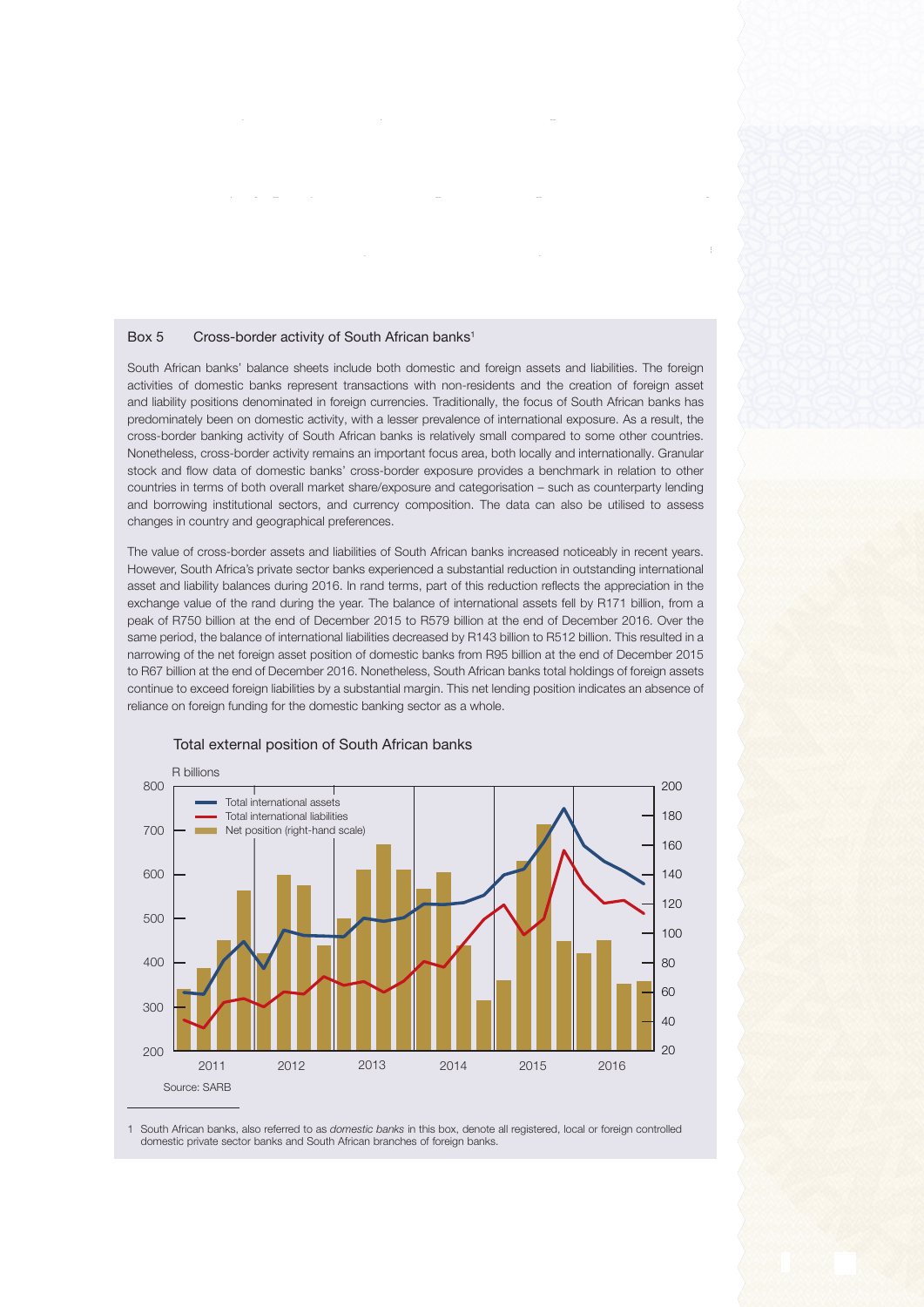The external sector accounted for 10.3% of the total financing obtained by South African banks at the end of December 2016 compared with 13.3% at the end of 2015. Similarly, domestic banks' holdings of non-resident assets as a percentage of total assets were 11.9% at the end of 2016, down from 15.5% a year earlier. As at December 2016, the majority of domestic banks' international assets were holdings of financial instruments issued by foreign banks, at about 65%, followed by non-financial and non-bank financial institutions.



Total international assets by institutional sector as at December 2016

The bulk of cross-border assets of South African registered banks are held in developed countries. At the end of 2016, the exposure of South African banks to a single counterparty country continued to be dominated by the United Kingdom (UK), followed by the Isle of Man, the United States and Nigeria. As a group, exposure to Africa (excluding South Africa) and the Middle East was also significant.

Similar to international assets, the bulk of the external liabilities of South African registered banks are dominated by developed countries, in particular the UK. South Africa has a well-developed and regulated banking system with multiple links to the UK. Some of the country's largest banking groups either have headquarters or parent companies located in the UK. In addition, various South African banks obtain offshore funding from the UK. As a result, significant changes to the UK's financial services sector will inevitably have spillover effects on South Africa's financial services sector. However, it should be noted that exposure to the UK represents only a small portion of the aggregate balance sheet positions of domestic banks. While the UK represented around 37% and 35% of domestic banks' international assets and liabilities respectively at the end of December 2016, it comprised only 4% of their total assets.

International assets of South African banks by largest counterparty country, including Africa\* and the Middle East

| Amount outstanding as at the end of: |                          | Percentage of total        |
|--------------------------------------|--------------------------|----------------------------|
| Dec 2015<br>(R billions)             | Dec 2016<br>(R billions) | foreign assets for<br>2016 |
| 310.5                                | 212.1                    | 36.6                       |
| 63.3                                 | 58.7                     | 10.1                       |
| 73.7                                 | 52.1                     | 9.0                        |
| 31.3                                 | 27.4                     | 4.7                        |
| 20.7                                 | 21.0                     | 3.6                        |
| 119.9                                | 106.1                    | 18.3                       |
| 749.9                                | 578.9                    | 100.0                      |

\* Excluding South Africa

Source: SARB

R billions